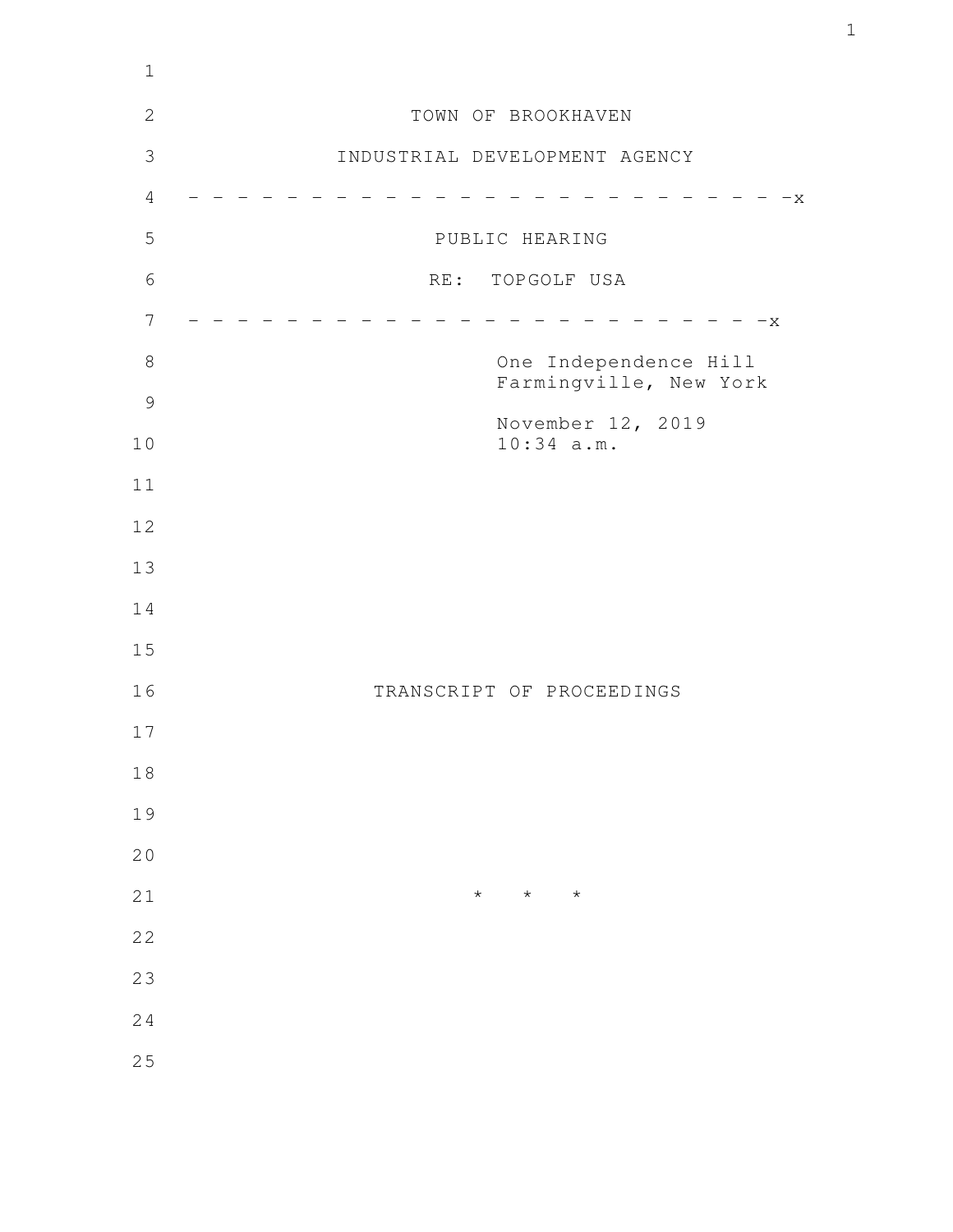| $\mathbf 1$ |                                                                 |
|-------------|-----------------------------------------------------------------|
| 2           | APPEARANCES:                                                    |
| 3           |                                                                 |
| 4           | TOWN OF BROOKHAVEN<br>INDUSTRIAL DEVELOPMENT AGENCY             |
| 5           | One Independence Hill<br>Farmingville, New York 11738           |
| 6           | BY: LISA M.G. MULLIGAN,                                         |
| 7           | CHIEF EXECUTIVE OFFICER<br>$-$ and $-$                          |
| 8           | JAMES TULLO, DEPUTY DIRECTOR                                    |
| 9           |                                                                 |
| 10          | CERTILMAN BALIN ADLER & HYMAN, LLP<br>Attorneys for TOPGOLF USA |
| 11          | 100 Motor Parkway<br>Hauppauge, New York 11788                  |
| 12          | BY: J. TIMOTHY SHEA, JR., ESQ.                                  |
| 13          | $-and-$<br>BRIAN T. SINSABAUGH, ESQ.                            |
| 14          |                                                                 |
| 15          |                                                                 |
| 16          |                                                                 |
| 17          |                                                                 |
| 18          | $^\star$<br>$\star$<br>$^\star$                                 |
| 19          |                                                                 |
| 20          |                                                                 |
| 21          |                                                                 |
| 22          |                                                                 |
| 23          |                                                                 |
| 24          |                                                                 |
| 25          |                                                                 |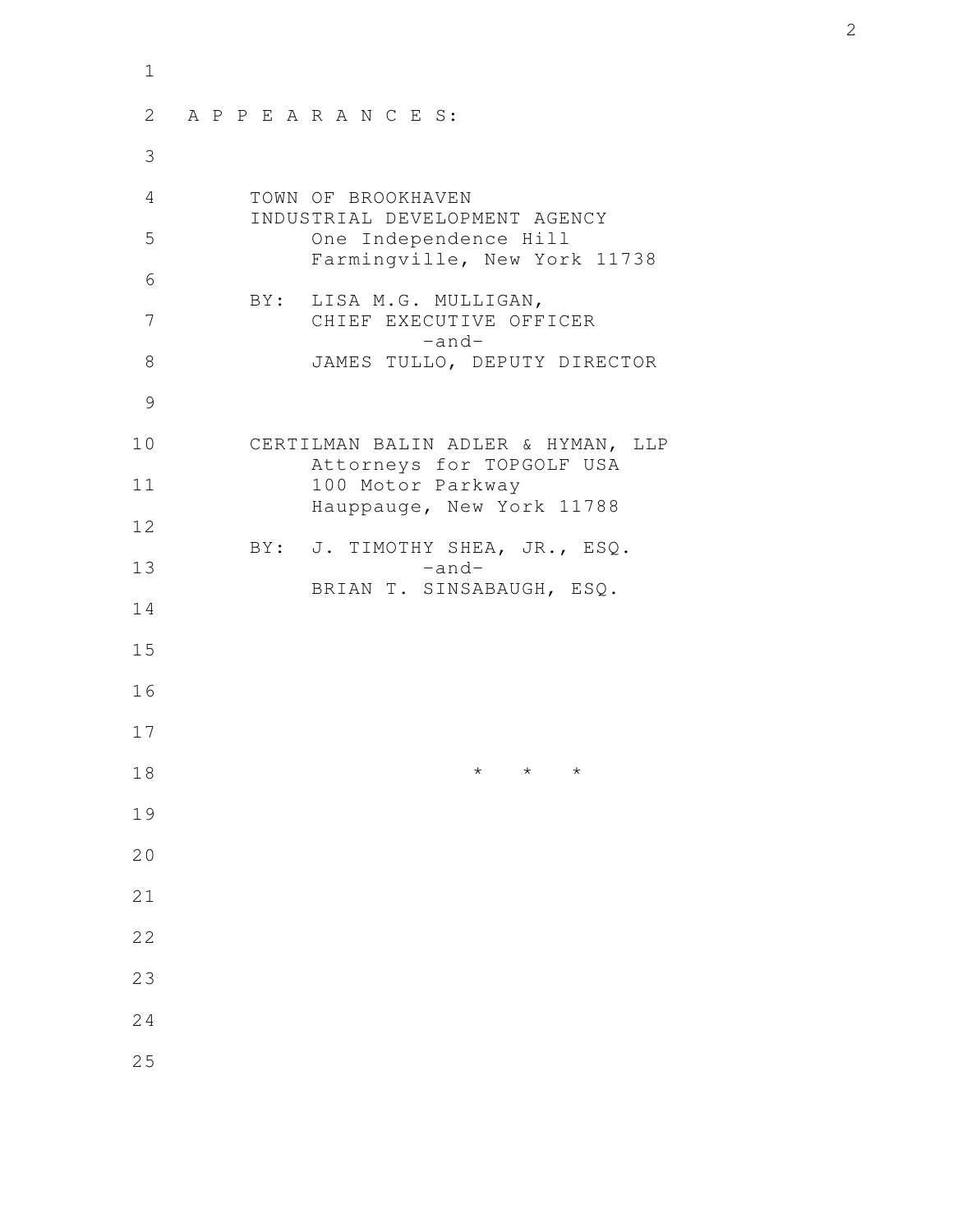MS. MULLIGAN: We're going to start the public hearing for the Topgolf USA Holtsville, LLC project. I'm going to read the public hearing notice. 2 3 4 5

1

NOTICE IS HEREBY GIVEN that a public hearing pursuant to Title 1 of Article 18-A of the New York State General Municipal Law will be held by the Town of Brookhaven Industrial Development Agency (the **"Agency"**) on the 12th day of November, 2019, at 10:30 a.m., local time, at the Town of Brookhaven, 1 Independence Hill, Work Session Room, Third Floor, Farmingville, New York 11738, in connection with the following matters: 6 7 8 9 10 11 12 13 14 15

TOPGOLF USA HOLTSVILLE, LLC, a limited liability company organized and existing under the laws of the State of New York, on behalf of itself and/or the principals of TOPGOLF USA (the **"Company**"), has applied to the Agency for assistance in the acquisition of an approximately 25.32 acre parcel of land (the **"Land"**), the acquisition and construction of an approximately 60,000 square foot building and other improvements thereon (the 16 17 18 19 20 21 22 23 24 25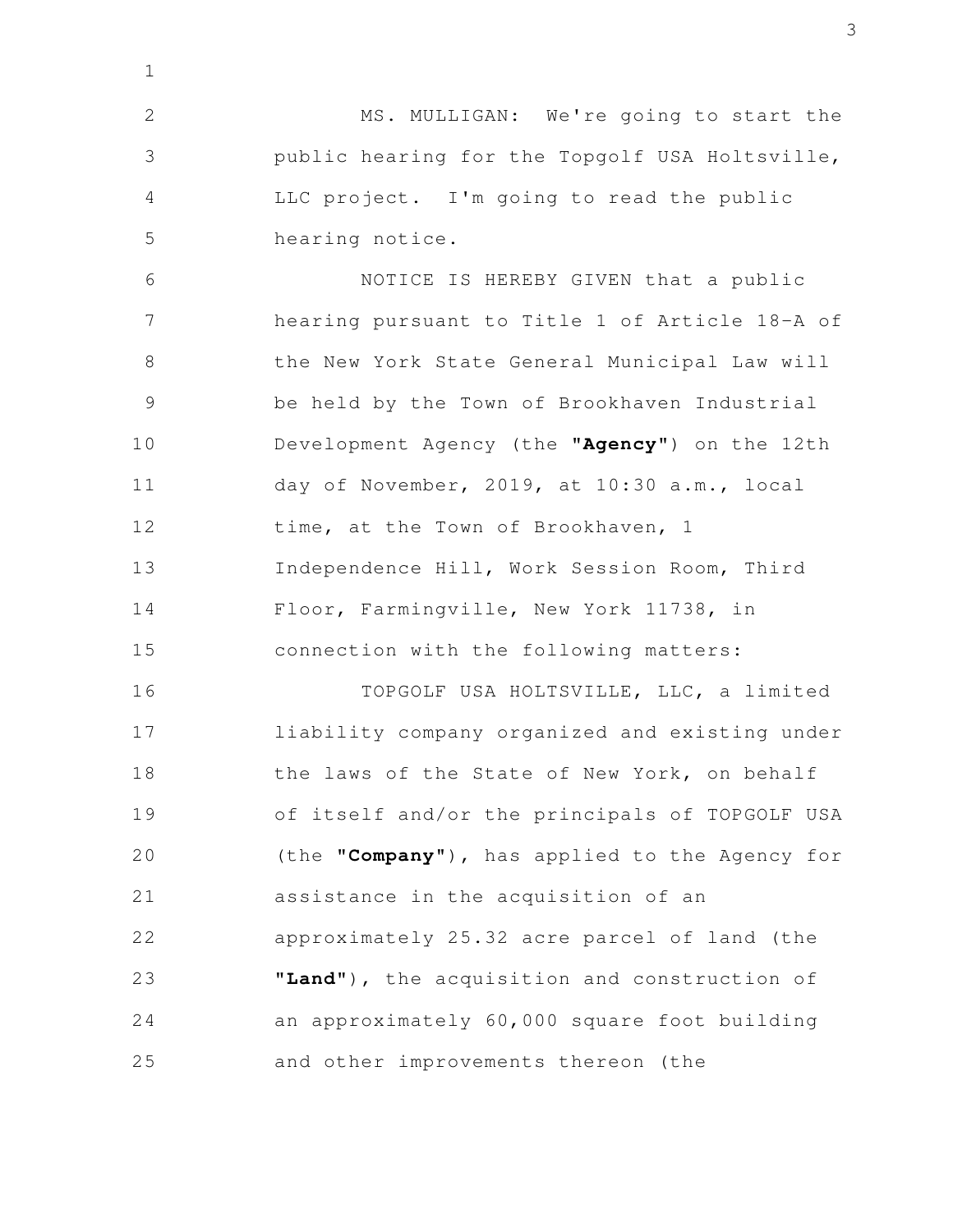**"Improvements**"), and the acquisition and installation therein of certain equipment and personal property (the **"Equipment"**), located or to be located at Sandy Hollow Road, Farmingville, and Morris Avenue, Holtsville, Town of Brookhaven, Suffolk County, New York (and further described on the Suffolk County tax map as No. 0200-728.0-05.00-009.00 and 0200-729.00-01.00- 016.000) (collectively, the Land, Improvements and Equipment may be referred to as the **"Facility**"), which Facility is to be leased to the Agency by the Company and used as an entertainment and recreation facility making available goods and services not otherwise reasonably accessible to the residents of the Town of Brookhaven, including an interactive golf venue, climate controlled golf hitting bays, event space, restaurant, dining, kitchen and lounge facilities, and music and game entertainment facilities. The Facility will be initially owned, operated and/or managed by the Company. 2 3 4 5 6 7 8 9 10 11 12 13 14 15 16 17 18 19 20 21 22 23

1

The Agency will acquire title to or a leasehold interest in the Facility, and will 24 25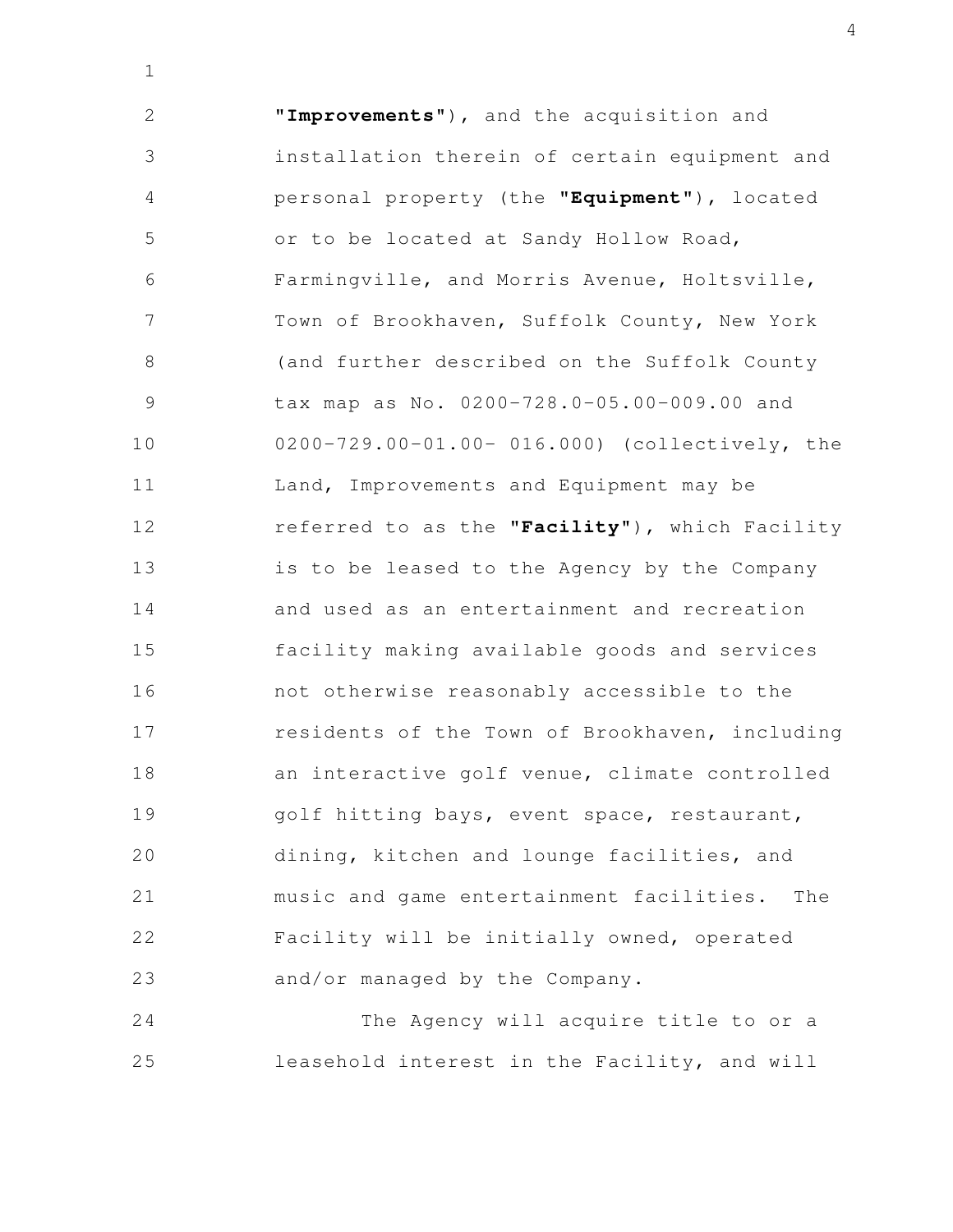lease and sublease the Facility to the Company. 2 3

1

The agency contemplates that it will provide financial assistance to the Company in the form of exemptions from mortgage recording taxes in connection with the construction and permanent financing or any subsequent refinancing of the Facility, exemptions from sales and use taxes in connection with the construction and equipping of the Facility, and exemption of real property taxes, consistent with the policies of the Agency. 4 5 6 7 8 9 10 11 12 13

A representative of the Agency will, at the above-stated time and place, hear and accept written comments from all persons with views in favor of or opposed to either the proposed financial assistance to the Company or the location or nature of the Facility. At the hearing, all persons will have the opportunity to review the application for financial assistance filed by the Company with the Agency and an analysis of the costs and benefits of the proposed Facility. 14 15 16 17 18 19 20 21 22 23 24

Dated: November 1, 2019. 25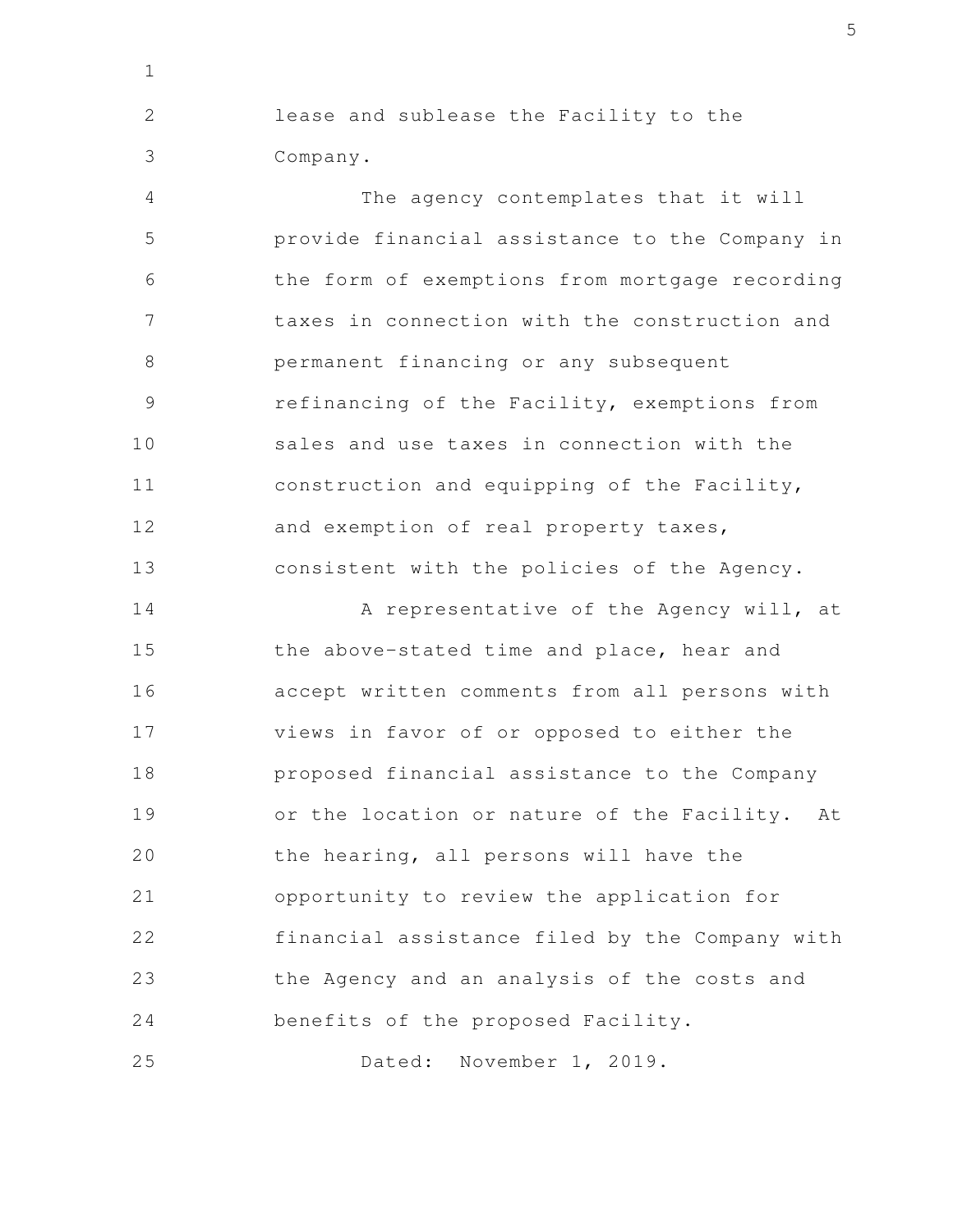| $\mathbf 1$   |                                                |
|---------------|------------------------------------------------|
| $\mathbf{2}$  | TOWN OF BROOKHAVEN.                            |
| 3             | INDUSTRIAL DEVELOPMENT AGENCY.                 |
| 4             |                                                |
| 5             | Lisa MG Mulligan                               |
| 6             | Title: Chief Executive Officer.                |
| 7             | I think we have someone who would like         |
| 8             | to provide a comment for the record.           |
| $\mathcal{G}$ | MR. SHEA: J. Timothy Shea, Jr.,                |
| 10            | Certilman Balin, 100 Motor Parkway, Hauppauge, |
| 11            | New York, for the applicant.                   |
| 12            | I just wanted to provide an update as          |
| 13            | to approvals and action taking place on the    |
| 14            | site.                                          |
| 15            | The applicant has obtained site plan           |
| 16            | sign-off and a tree clearing permit for the    |
| 17            | site, the marked site, in anticipating         |
| 18            | starting tree clearing tomorrow, I wanted to   |
| 19            | make this sure on the record and that this was |
| 20            | done as an economic benefit to the property to |
| 21            | increase the value of the property             |
| 22            | acknowledging that if there is a denial of the |
| 23            | IDA benefits, it would increase the property   |
| 24            | value to Topgolf, in which case if Topgolf     |
| 25            | were to terminate the project, it would be     |